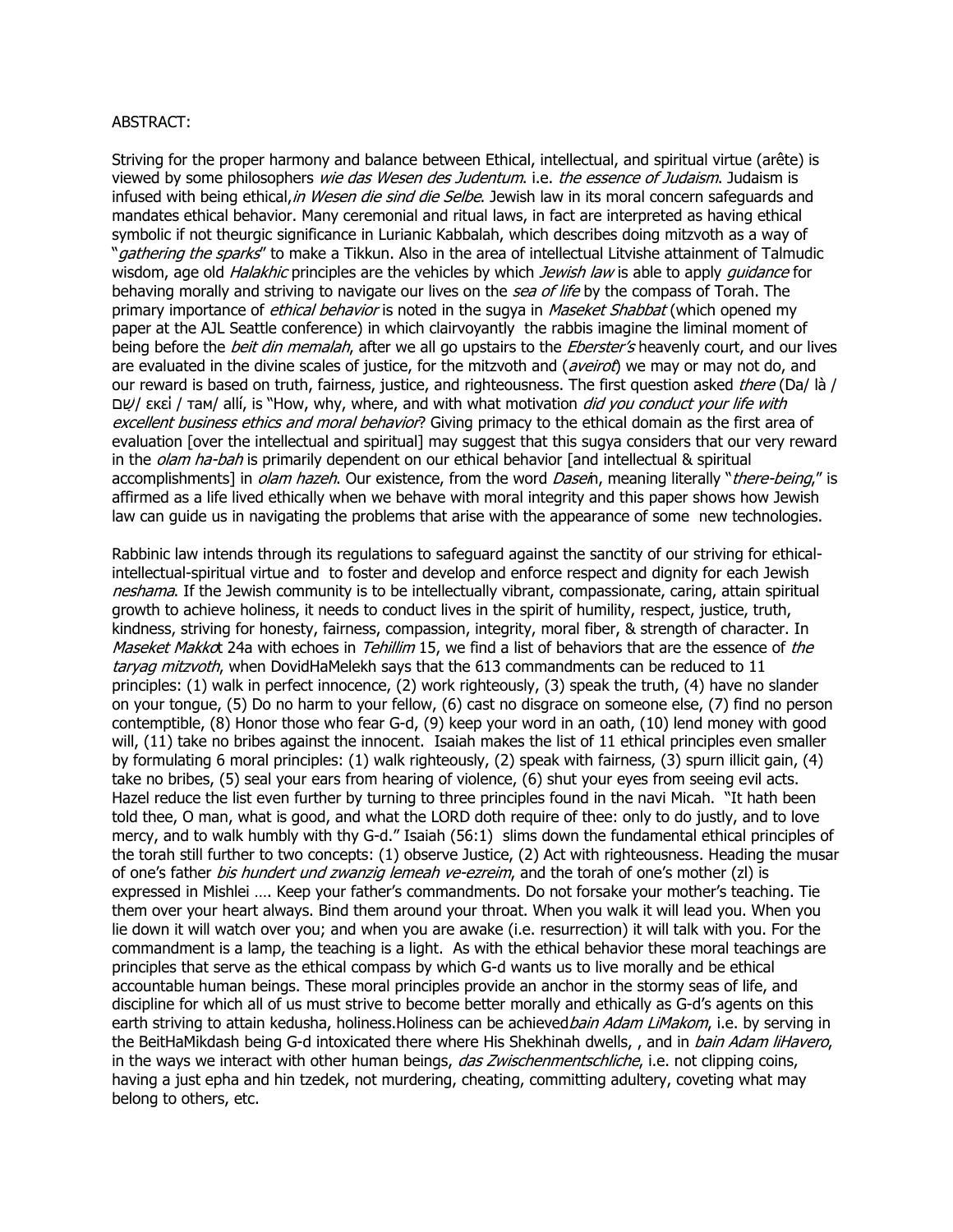Rambam provides a coherent deontological ethical theory and praxis (see *HilchotDeot & Shemoneh* Perakhim) that strives for the mean, i.e. the right mean balance and proportion [avoiding the extremes of excess and deficiency) of courage (*andreia*), temperance (*sophrosune*), compassion (*rachamim*), magnanimity (*megaloprepeia*), proper ambition, patience (savlanut/praotes), truthfulness (emes/aletheia/veritas/wahrheit/verite), wittiness (eutrapelia), friendliness(philia), modesty (aidos), and righteous indigation (*nemesi*), although we must strive go to the extremes in being very humble (Moshe was *anuvmoed*) and never getting angry (i.e. the Avot simulated anger but always remained calm, cool, and responded with quietude). This subject (Rambam's understanding of Virtue, middot tovot, and the difference between a *bayoni, Tzadik, and Hasid* in the Maimonidean*oeuvre* is treated in a paper submitted to Dr. Isadore Twerski (ztsl). Rambam argues we should strive via imatatio dei to perform Hashem's positive attributes of compassion, graciousness, mercy, kindness, and slower to anger. Yet with regards to Hashem's transcendent non mimetic traits within the limits of human beings, i.e. Hashem's attributes of omniscience, infinity, and not being a body, etc. we must employ a method of negative theology positing that Hashem is not a body (ayn lo demuthagufve-einuguf), Hashem is not ignorant (it would be *chutzpah* to assume human knowledge can ever attain total divine omniscience, although the kesher between the finite human intellect and divine intellect is the *sekelhapoel*), and not finite i.e. aynsof. The enlightened philosopher King is internally balanced, morally virtuous, wise, just, ruled by reason, and careful to distinguish between appearance and true reality i.e. the messiah will judge not by "the assumptions of the eyes and the assumptions of the ears" (Isaiah 11). As Aaron Levine has shown, Rabbinic case law, however must apply halakhic concepts, to situations that are often complex. Poskim who are qualified to give a *psak din*, must with a quickness of mind deploy the treasury of Rabbinic wisdom, understanding, knowledge, and learning to marshal appropriate *puskim, halakhic* principles, and rabbinic precedents, to deal with difficult unique individual cases of today in evolving oral torah, many of which include gray areas, where there are no easy answers. Works like Mishpat Ivri by Menachem Elon, [trans. By M. Sykes] are important, for giving one an overview of the historical development of Jewish law across the millennium.

There is a growing body of rabbinic texts on the questions regarding *Halakhic* ethical concerns of the online environment. The *shealotve-teshuvot, Responsa* genre draws Jewish law from the past by analogizing *halakhic* principles that apply to questions regarding the new technologies. We will identify some of these ethical concerns and classify them. Some of the many *halakhic* issues treated in this paper include: **(1)** the **CheremRabbenuGershom**forbidding reading others' letters, and invading privacy rights [classified in 4 categories: (a) visual privacy, i.e. *Hezeqre'iyya*, (harm caused by seeing) (b) privacy of one's residence against tresspassers i.e., אָם-בַּמַּחְתֶּרֶת יִמָּצֵא הַגַּנָּב (c) privacy of one's communications (d) thereby] הֹולֵךְ רָּכִיל, מְגַּלֶּהּ-סֹוד; וְנֶּאֱמַּן-רּוחַּ , מְכַּּסֶּה דָּבָּר *,tailbearing and nistarot* of disclosure of prohibition transgressing against the ChofetzChaim's laws of *shemiratloshon (*lashonharah, and motzhishem rah*)*, and by extension the *isur* on reading by spying on another person's emails, a warning against which can include an**פג,יןin'pagi** or ,rabbeinuGershom'heremd meaningבחדר"גמה בחרם ד,רבננו גרשום מאור הגולה :phrase the acronymn forנחש שכנו-י גדד פורץ**)2 (**The sanctity of Hashem's name and the prohibitions of erasing the name (**mechikatHashem**) based on Devarim 12:2-3, and does this apply on a computer screen i.e. **lo ta'asum ken** is an **issurchaftza**, a prohibition pivoting around a physical object (a sefer Torah and sacred texts qualifying for *Shemos in a geniza*) with a specific *halakhic* status, written by a *sofer* who has teveledin a mikvah and written the name with **yiratshamayim**(haikkarve-takhlit ha-adam) and **kavanah (3)** internet commerce on Shabbat, **(4)** social network listserves, blogs, wikis, etc. by which Orthodox Jews can construct "cyber" communities **(5)** employing filters for screening out "**pritzus**, **narishkeit**, and **stius**, **(6)** spyware and cookies that marketers use to target consumer groups, who may not wish these marketing techniques be used to waste their time, **bitulzeman**; **(7**) davoning from a kindle or ipod obviously not on Shabbos, **(8)** cyber minyanim and mizumem?, **(9)** permissibility of censoring hate literature on the web, **(10)** computer crimes of abuse and fraud by which one piggybacks on another's Wi-fi unsecured signals without authorization or permission to access to a computer network, contracted by others, possibly harming the network and damaging others' data, and also diminishing bandwidth which can effect speed of connection for the paying subscriber, ergo